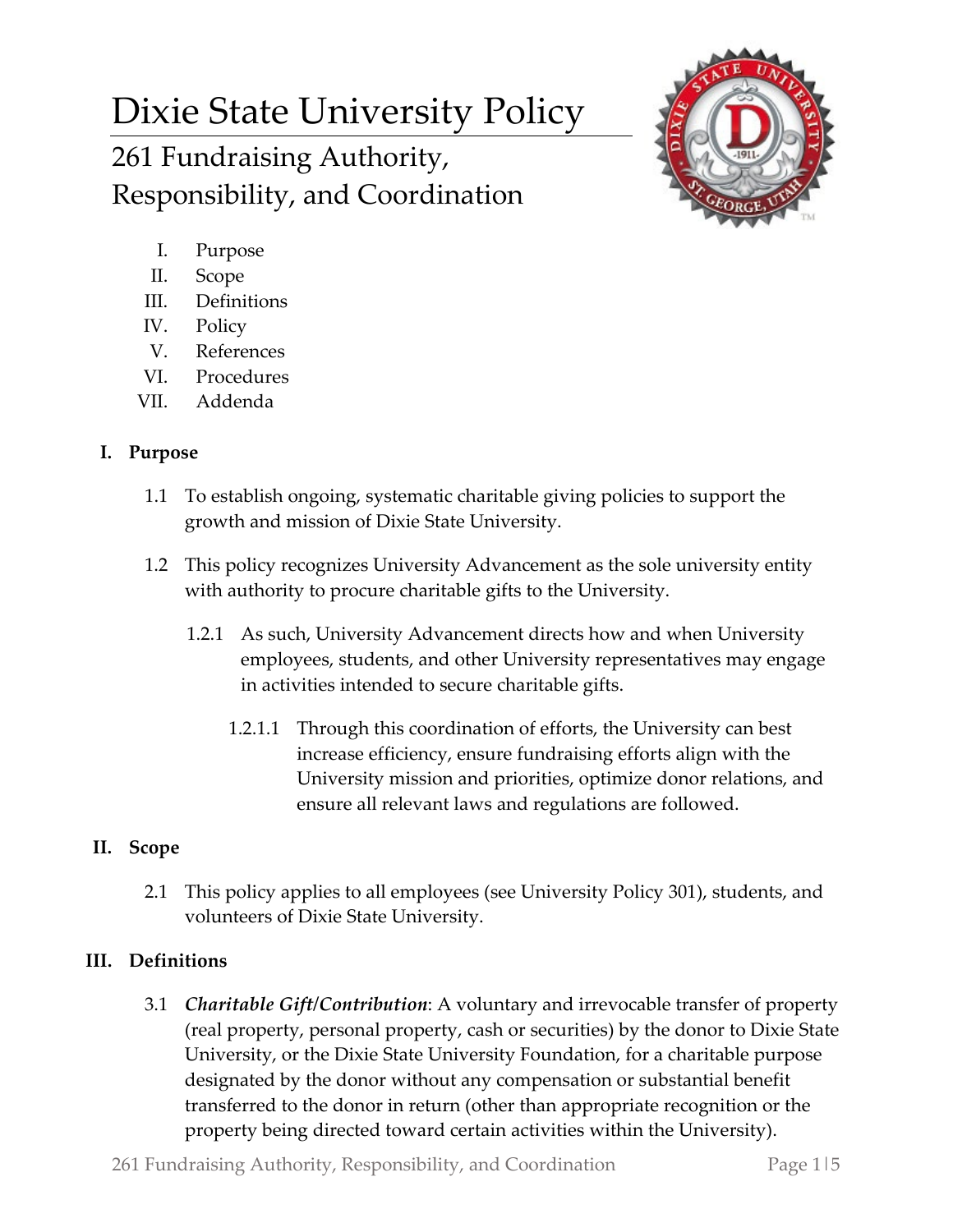- 3.1.1 Some private organizations may use the term "grant" in reference to a charitable gift. Provided there is no requirement of quid pro quo, donor ownership, or donor control beyond reasonable designations and criteria placed on the use of the property, any such contribution will be deemed a charitable gift.
- 3.1.2 Property transferred from local, state, and federal government entities is not considered a gift.
- 3.2 *Dixie State University Foundation (Foundation):* Is the duly established Utah non-profit corporation organized to be a charitable, tax-exempt  $501(c)(3)$  entity that operates exclusively for the benefit of the University. The Foundation may accept and manage charitable gifts to the University. The Foundation is directed by a board comprised of volunteers and university employees. For the purpose of this policy, references to University Advancement shall be presumed to include the Foundation and its board unless otherwise indicated.
- 3.3 *Donor:* Any individual, corporation, foundation, or other entity making a charitable gift.
- 3.4 *Fundraising Activities*: All activities related to procuring private, philanthropic support for the University, including but not limited to gift solicitation, gift proposals, prospective donor and donor relationship management, donor events, receiving and processing gifts, gift receipting, development of promotional materials, and public announcements of gifts.
- 3.5 *Gift Solicitation:* Any oral or written request for a charitable gift.
- 3.6 *Gift Valuation (Fair Market Value):* The price of an item that would be agreed on between a willing buyer and a willing seller, with both having reasonable knowledge of the relevant facts. (The University requires qualified appraisals for gift-in-kind donations in accordance with IRS regulations).
- 3.7 *Other University Representations:* Non-university employees representing the University in some official capacity; including, but not limited to, volunteers, board members, and search committee members.
- 3.8 *Receipting:* Documentation confirming the receipt, description, and donor of a charitable gift.
- 3.9 *Sponsorships:* See University Policy 262 Coordination of Sponsorship and Advertising*.*
- 3.10 *Supervising Executive:* The vice president, associate vice president, or dean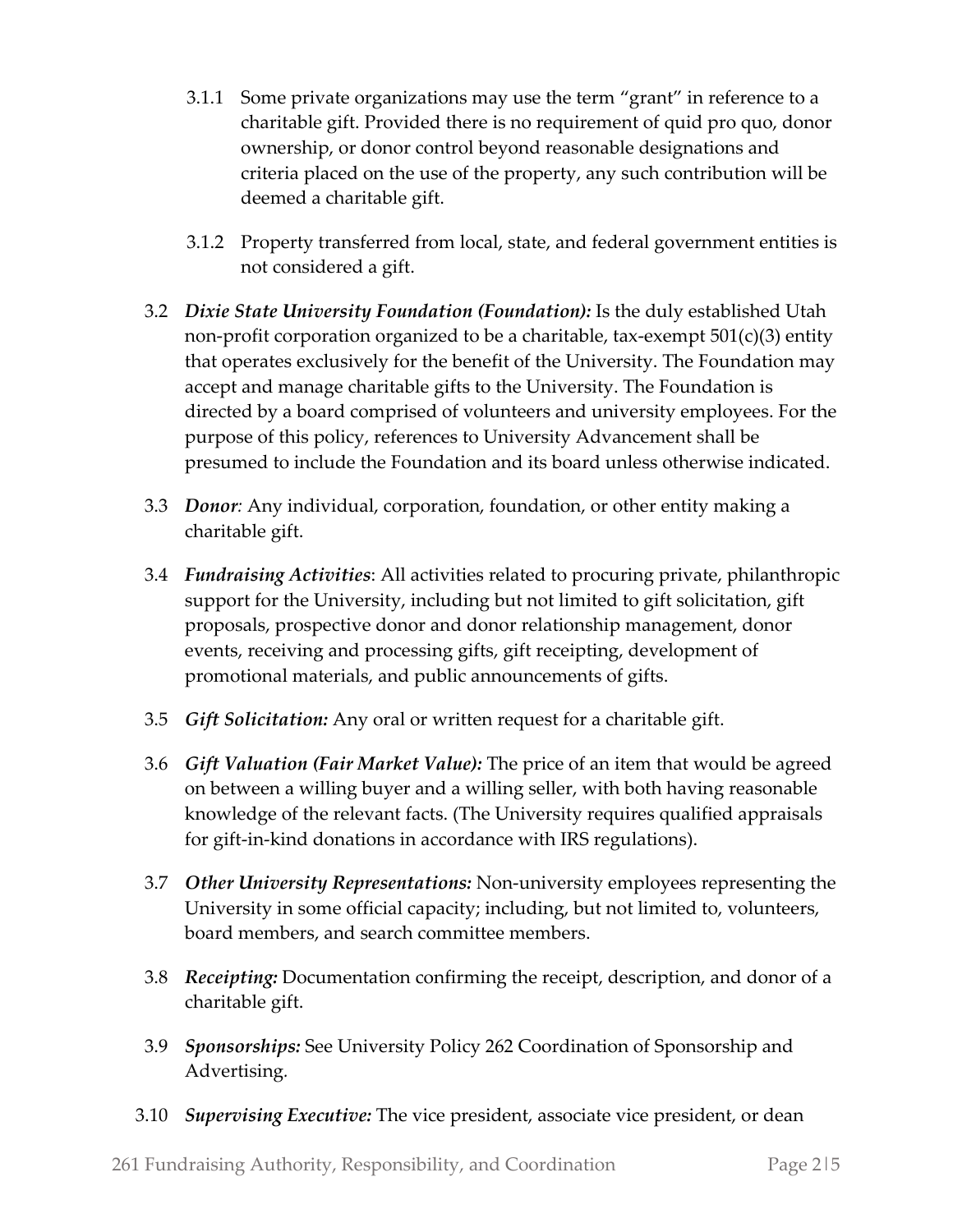who most closely oversees a university department or organization.

## **IV. Policy**

- 4.1 University Advancement shall direct all fundraising activities for, or on behalf of, the University. No University offices, employees, students, or other University representative may engage intentionally in fundraising activities without the prior approval of the Vice President of University Advancement or their designee.
- 4.2 All University offices, employees, students, and other University representatives are responsible for directing received charitable gifts to University Advancement for processing, receipting, and reporting purposes.
- 4.3 The Foundation shall be the repository for all charitable gifts made to the University unless otherwise directed and approved by the Vice President of University Advancement.
- 4.4 All fundraising activities shall comply with University policies and procedures and University Advancement operating guidelines, as well as federal and state law.
- 4.5 University Advancement employees shall abide by the highest standards of ethical conduct in fundraising and shall be trained and educated in ethical fundraising best practices. Employees shall be provided with resources to remain familiar with professional standards, including, but not limited to, University policies and procedures, the Council for Advancement and Support of Education (CASE) *Statement of Ethics,* and the CASE *Donor Bill of Rights.*
	- 4.5.1 No party in connection with a charitable gift to the University or the Foundation will receive a commission or a finder's fee of any kind.

### **V. References**

- 5.1 CASE *Reporting Standards and Management Guidelines*
- 5.2 University Policy 262 *Coordination of Sponsorship and Advertising*
- 5.3 26 U.S.C. § 501 *Internal Revenue Code*
- 5.4 Utah Board of Regents' Policy R530 *Acceptance of Conditional Gifts*
- 5.5 Utah Code 16-6a *Utah Revised Nonprofit Corporation Act*
- 5.6 Utah Code 53B-20-105 *Institutional right to receive and convert grants, gifts,*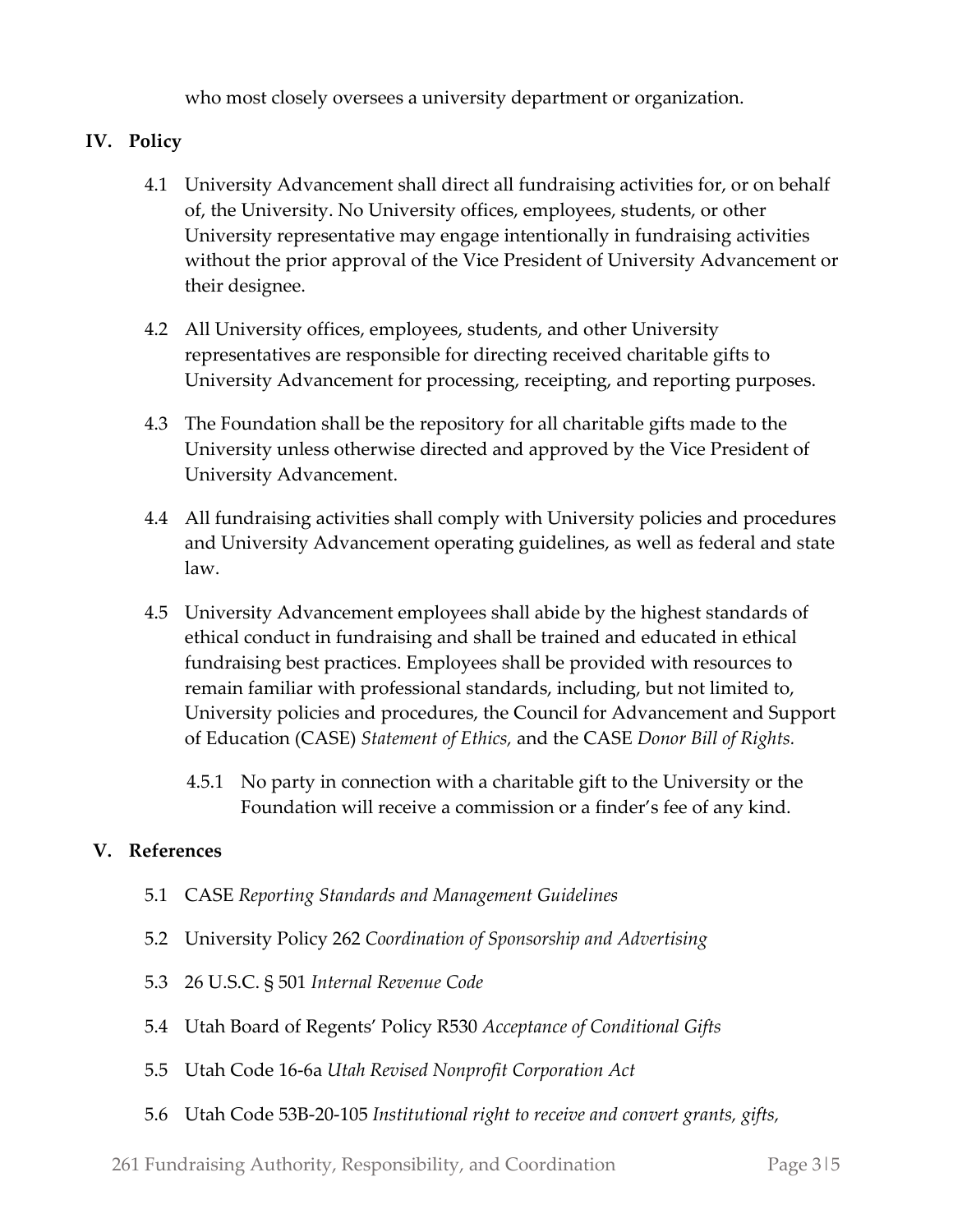*devises, or bequests*

5.7 26 CFR § 1.170A-17 – Qualified Appraisal and Qualified Appraiser

### **VI. Procedures**

#### 6.1 **Approval Process**

- 6.1.1 Prior to engaging in any fundraising activities, all University employees or organizations must secure approval from their supervising executive.
- 6.1.2 Upon securing approval from their supervising executive, University employees must then secure approval from the Vice President or University Advancement or their designee.
- 6.1.3 Prior to engaging in any fundraising activities, student groups shall secure approval from University Advancement for the fundraising purpose and the amount and individual or organization to be solicited.
- 6.2 All University offices, employees, students, or other University representatives shall promptly notify University Advancement if they receive inquiries, offers, or information regarding a possible gift to the University.
- 6.3 Any communication to a donor or prospective donor concerning tax deductibility of charitable gifts must be made by University Advancement.
	- 6.3.1 If a charitable gift or sponsorship results in the donor receiving material benefits, the value of the benefit must be determined by University Advancement and accounted for in the gift receipt.
	- 6.3.2 Gifts-in-kind should be reported at the fair market value. If the item(s) in the aggregate are valued at more than \$5,000, the donation will require a qualified appraisal by an independent, expert appraiser. The qualified appraisal must be done in accordance with applicable IRS Regulations. The qualified appraisal cannot be made earlier than sixty (60) days prior to the date of the gift. The University does not recommend appraisers to potential donors and University faculty or staff may not provide a qualified appraisal to substantiate a donor's gift valuation. Donation receipts supplied to the donor for gift-in-kind will not reflect a dollar amount. The amount and tax-deductible nature of a gift-in-kind is rather to be determined by the donor and the donor's tax advisor.